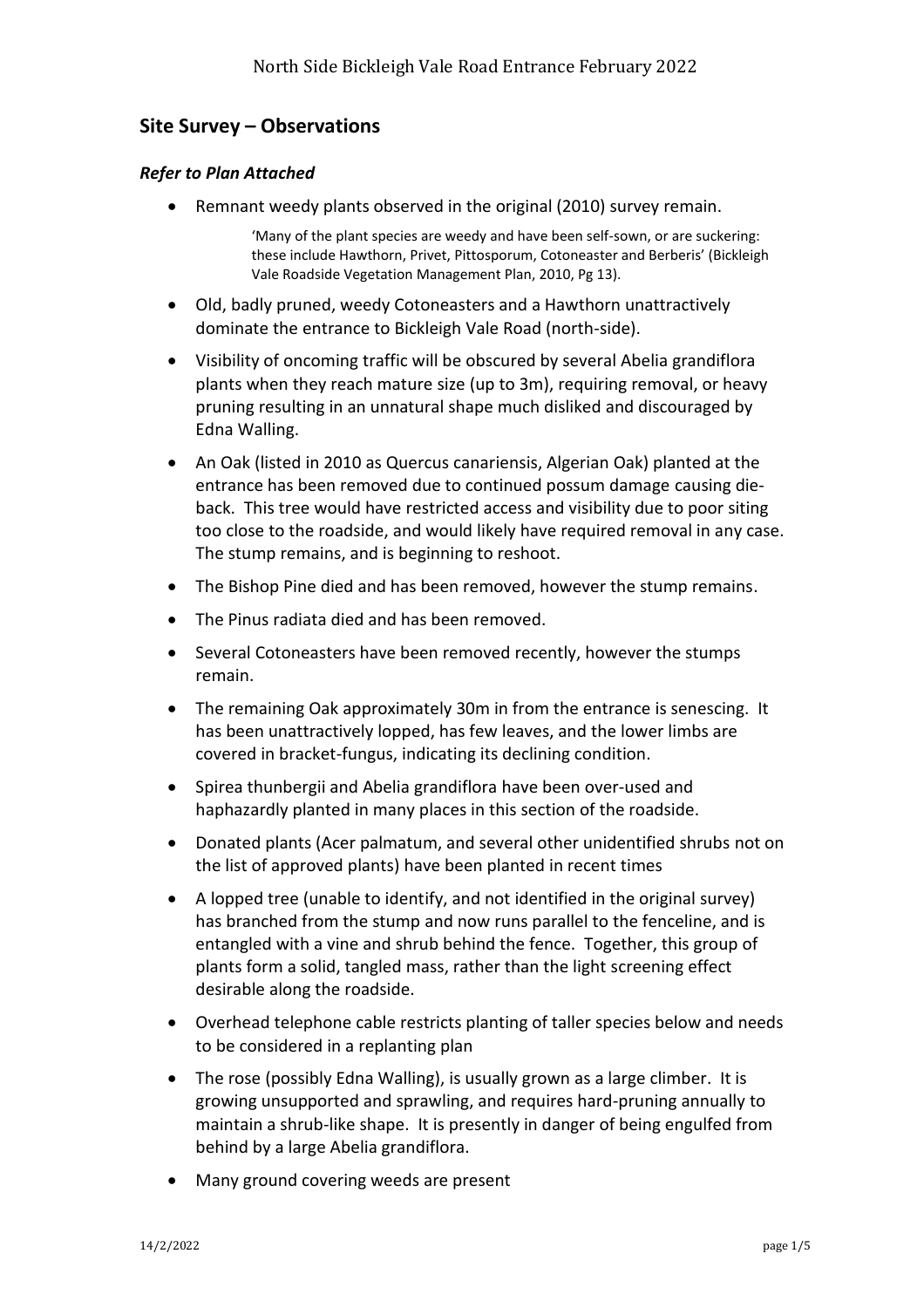## **Revegetation Proposal**

Two approaches could be considered (or perhaps a compromise between the two):

- **1. Retaining most of the current planting, supplementing from the approved plants list**
- **2. Complete renovation (retaining selected plants only)**

#### **1. Retention and Supplementation**

- Any suitable plants could be selected from the approved plant lists. Droughthardiness and size should govern plant choices. Plant selection would be made on an opportunistic basis to fit the spaces available. No design is involved.
- Stumps should be removed.
- Weeding and regular pruning would be required, particularly with road safety in mind.
- Further details will not be provided in this document.

## **2. Complete Renovation**

## *Refer to attached plan of Proposed Trees*

This would entail:

- Removing all of the weedy species, including clearing the entrance to the street and along the fenceline
- Removing (and possibly returning to the original owner) any recently introduced plants not on the approved planting lists (eg Japanese maple)
- Reducing the number of Spirea and Abelia plants to a select and well-placed few, releasing space for a more diverse plant selection
- Retaining the rose (EW?), perhaps providing some kind of unobtrusive support
- Retaining the established Eucalyptus radiata
- Replanting with three additional trees
	- o At the Entrance, a Crepe Myrtle, Lagerstoemia indica (suggest var 'Natchez' in recognition of Walling's preference for 'quiet' colours, but var 'Tuscarora' could be used if a vibrant colour is preferred). Both trees are moderate in size and low branching can be removed to ensure visibility to the road. Some watering would be required until established. Size 6-8 x 6m.
	- o To replace the Bishop Pine, Eucalyptus melliodora (Yellow Box), a medium to large tree (quite variable depending on conditions), which is an excellent shade, honey and habitat tree. Size 15-25 X 8-15m.
	- o To replace the ailing Oak (if agreement is reached on removal), Acacia melanoxylon (Blackwood), fast-growing and long-lived wattle, which is successful elsewhere in the street. Size 8-15 x 6-8m.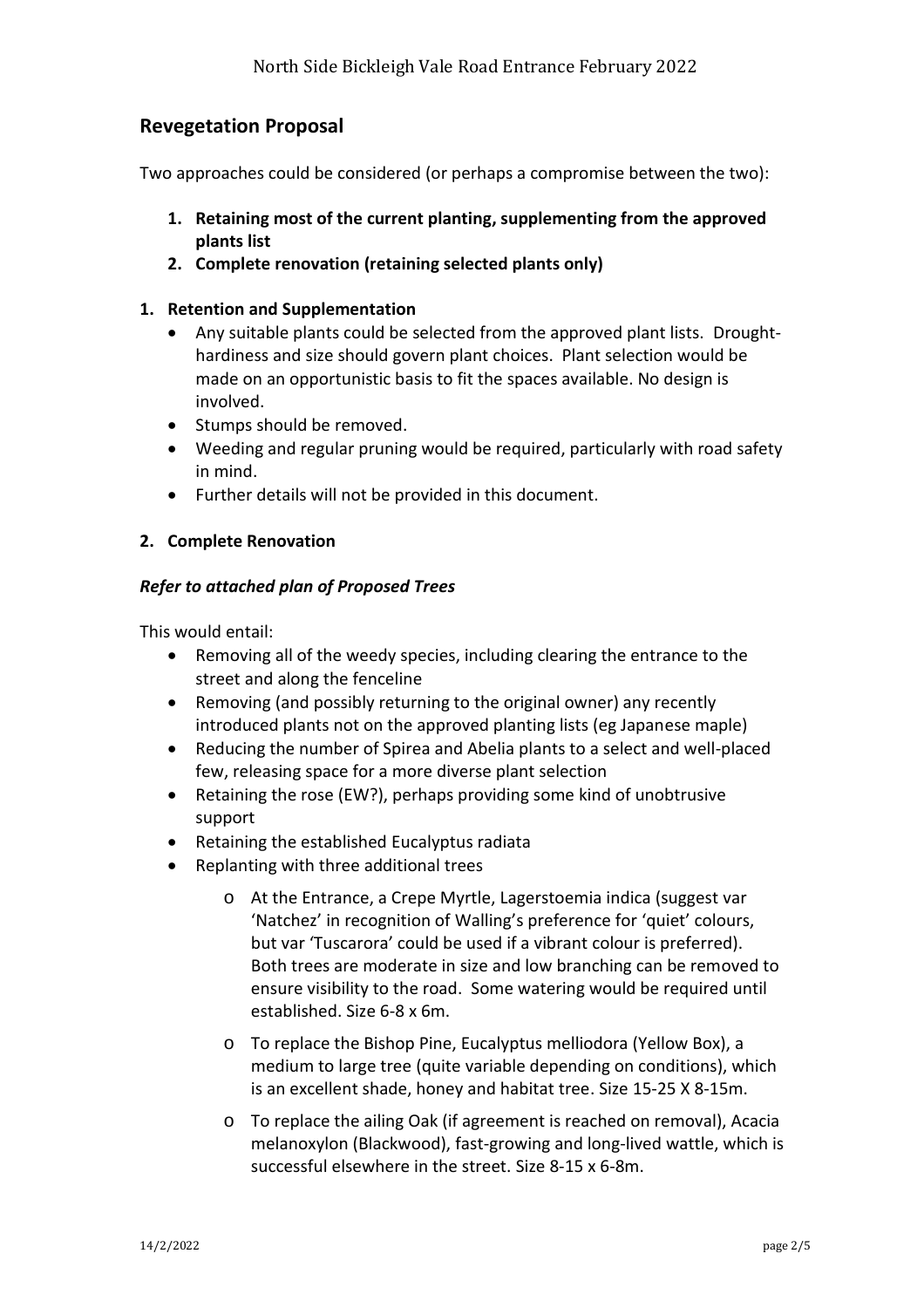- Suggested underplantings
	- o To cope with the hot and dry conditions at the street entrance, several group plantings of Dampiera rosmarinifolia, and Dampiera var 'Mallee Skies' in particular would be suitable under a Crepe Myrtle.
	- o Leptospermum lanigerum 'Mickey Creek' and 'Mountain Spire' are useful low and medium sized shrubs to consider, as is Philotheca myoporoides 'Flower Girl'. These could form the middle level.
	- o Other plants of suitable size which prefer a little more shade could be used further inside the street, including some of the Correas (alba and relexa), of which there are many varieties. In particular Correa alba 'Western Pink Star' is a compact low-growing variety.
	- o It is important to link new plantings with established plantings in the street to avoid a lack of consistency with established areas. I would therefore include plants previously specified and succeeding in the street (and apparently inadvertently left off the plant lists):
		- Correa baeuerlenii (Chef's Hat Correa) seems to have dropped off the list, although it was included in planting lists dated 2010. This is a useful evergreen screening plant, and inclusion of several of these would tie the new planting into the rest of the streetscape and could provide privacy screening to the Hurst garden.
		- Likewise Correa 'Dusky Bells' which is an excellent low or ground-covering shrub was specified in previous planting lists and used elsewhere in the street, and could be included.
		- Leptospermum pertersonii (Lemon Scented Tea Tree) has also been inadvertently left off the updated list. It was previously specified and has been successful in other parts of the street. I would include this in the more sheltered area near the proposed replacement for the ailing oak where it would have some shade from hot overhead sun. It is drought hardy and does well with a little shade.
	- o Ground covers could include Myoporum parvifolia (Broad Leaf form), Nepeta Walkers Low (similar and related to Six Hills, Giant but lower growing and useful as a groundcover) and Scaevola (various selections).

Detailed plant lists and numbers required can be determined once the overall approach is agreed, and the site prepared. Identification of plants which will remain should be taken into account when calculating plant numbers.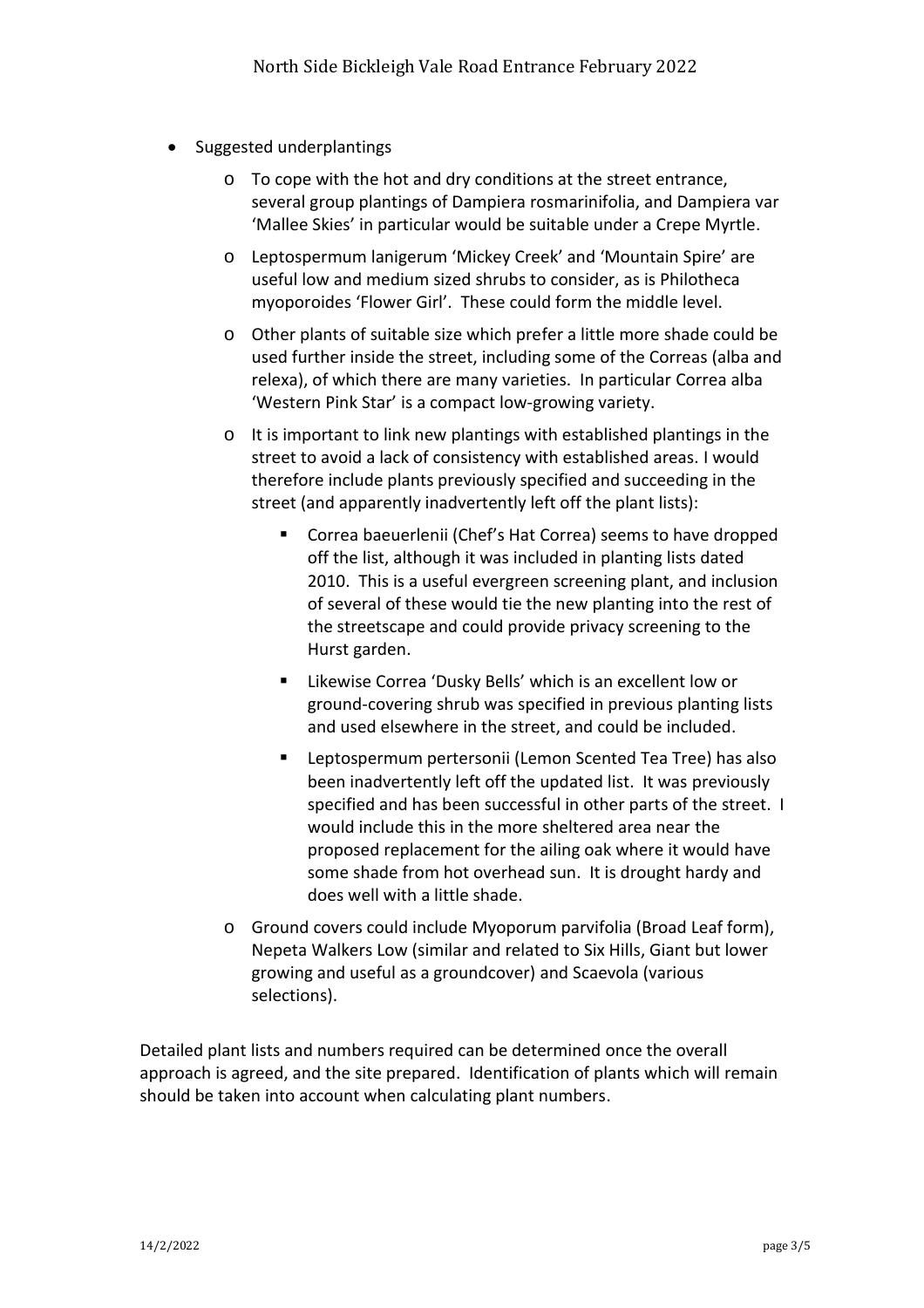